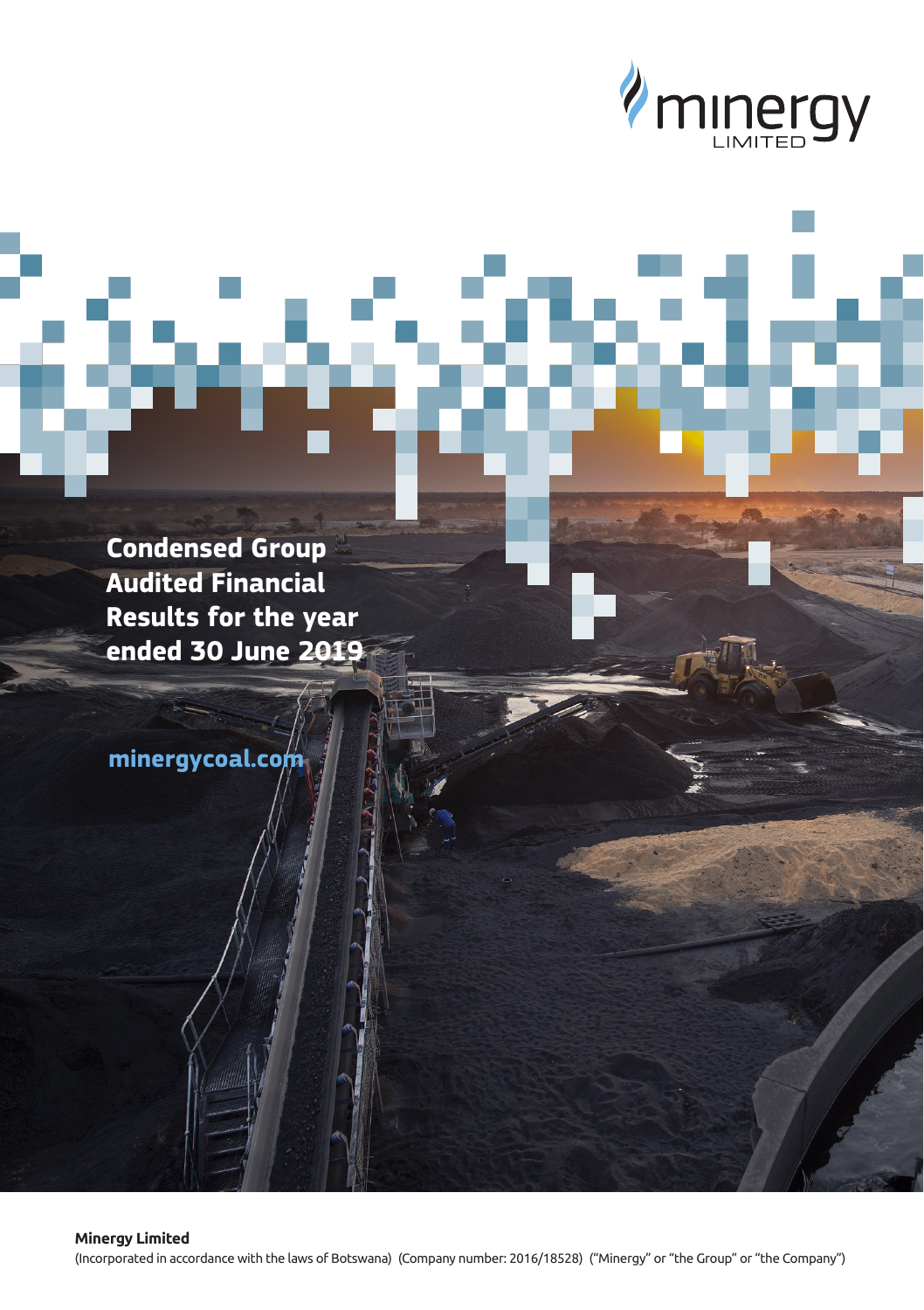

#### **KEY ACHIEVEMENTS DURING THE YEAR UNDER REVIEW**

# **Environmental**

Impact Assessment ("EIA") approved, with Mining License granted in August 2018

# **Successful**

development of mine infrastructure

## **Start-up**

of mining operations, including 340 000 tons in-pit coal exposed from 2.4 million m<sup>3</sup> of overburden removed

# **Washing plant**

construction substantially completed with successful commissioning post year-end

# **Successful testing**

of product quality by prospective customers resulting in the first long-term coal purchase contract for 30% of current saleable production in process of being signed up post year-end

# **New CEO and CFO**

appointed post year-end to take Minergy forward

## **AIM**

listing progressed

#### **INTRODUCTION**

Minergy is a coal mining and trading company committed to becoming the supplier of choice to industrial customers and power utilities across southern Africa.

#### **OPERATIONAL OVERVIEW**

Minergy is proud to report that, during the year under review, it transitioned from exploration and evaluation to a mine development company. Subsequent to year-end, the group moved into production status at its Masama Coal Project, only 12 months after it was granted a mining license in August 2018.

Minergy exposed 340,000 tons of coal post development during the year under review, representing approximately three months of nameplate production. In doing so, over 2.4 million m3 of overburden was removed. The group is extremely pleased with both the timing and the progress made at the Masama Coal Project ("Masama").

Subsequent to the year-end Minergy successfully commissioned the beneficiation plant and at the time of reporting, the plant had produced saleable coal to the expected qualities. The group recorded its first commercial coal sales during September 2019, with operations currently on track to ramp-up to its target of mining 110 000 tons per month to produce 70 000 to 80 000 tons of saleable coal. The saleable coal target is expected to increase to 100 000 tons per month in early 2020.

Minergy is currently in the process of concluding its first long-term customer contract, representing approximately 15% of estimated annual nameplate saleable coal or 30% of current saleable production during ramp up phase. Discussions are underway with several other interested regional industrial customers, many of whom have already tested samples of Minergy's coal. The group is accordingly confident of generating additional customer orders.

Overall, the team is extremely proud of what has been achieved in a relatively short period of time, not only for Minergy and its shareholders but for the development of the coal sector in Botswana. Minergy has pioneered a process that will support the regional industrial demand for coal and in so doing, benefit the people of Botswana through job opportunities and vital coal skills development. This marks the beginning of an exciting growth period in the Botswana coal industry.

#### **COAL RESOURCES AND RESERVES**

Minergy has engaged a firm of experts to undertake significant technical work to finalise a revised mine plan at Masama. The group is pleased to announce that based on work completed to date, extremely encouraging results are expected.

A Coal Resource of 386 million tons ("Mt") has been defined in terms of the preliminary workings for the project and comprises Opencastable and Underground Mineable Resources.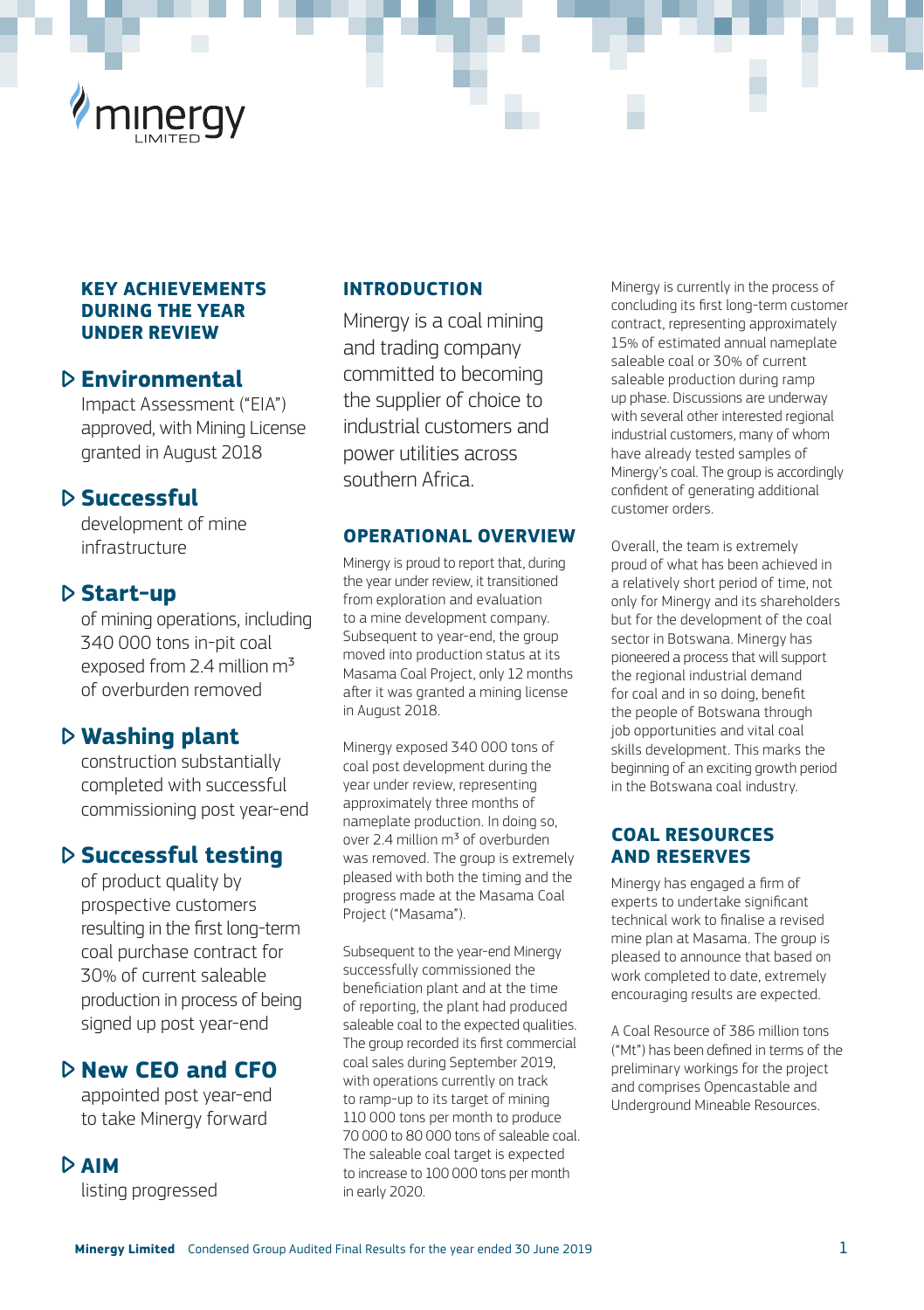

# **FINANCIALS**

The condensed group audited financial results for the year ended 30 June 2019 ("the results") are presented below as follows:

# **Statement of financial position**

|                                             | As at<br>30 Jun 2019 | As at<br>30 Jun 2018 |
|---------------------------------------------|----------------------|----------------------|
| <b>FIGURES IN BOTSWANA PULA</b>             | Audited              | Audited              |
| <b>ASSETS</b>                               |                      |                      |
| <b>Non-current assets</b>                   |                      |                      |
| Property, plant and equipment               | 168 615 430          | 1918090              |
| Exploration and evaluation assets           |                      | 27 272 920           |
| Deferred tax asset                          | 13 346 576           | 6 6 6 0 4 5 4        |
|                                             | 181 962 006          | 35 851 644           |
| <b>Current assets</b>                       |                      |                      |
| Inventory                                   | 47 246 445           |                      |
| Trade and other receivables                 | 23 190 740           | 404 011              |
| Cash and cash equivalents                   | 294 085              | 55 891 338           |
|                                             | 70 731 270           | 56 295 349           |
| <b>Total assets</b>                         | 252 693 276          | 92 146 813           |
| <b>EQUITY AND LIABILITIES</b>               |                      |                      |
| <b>Capital and reserves</b>                 |                      |                      |
| Stated capital                              | 130 563 026          | 109 779 735          |
| Share Based Payment Reserve                 | 2063988              |                      |
| Accumulated loss                            | (48675336)           | (19327743)           |
| Equity attributable to owners of the parent | 83 951 678           | 90 451 992           |
| <b>Total equity</b>                         | 83 951 678           | 90 451 992           |
| <b>Non-current liabilities</b>              |                      |                      |
| Rehabilitation liabilities                  | 22 665 812           |                      |
|                                             | 22 665 812           |                      |
| <b>Current liabilities</b>                  |                      |                      |
| <b>Financial liabilities</b>                | 45 526 612           |                      |
| Trade and other payables                    | 100 549 174          | 1694821              |
|                                             | 146 075 786          | 1694821              |
| <b>Total liabilities</b>                    | 168 741 598          | 1694821              |
| <b>Total equity and liabilities</b>         | 252 693 276          | 92 146 813           |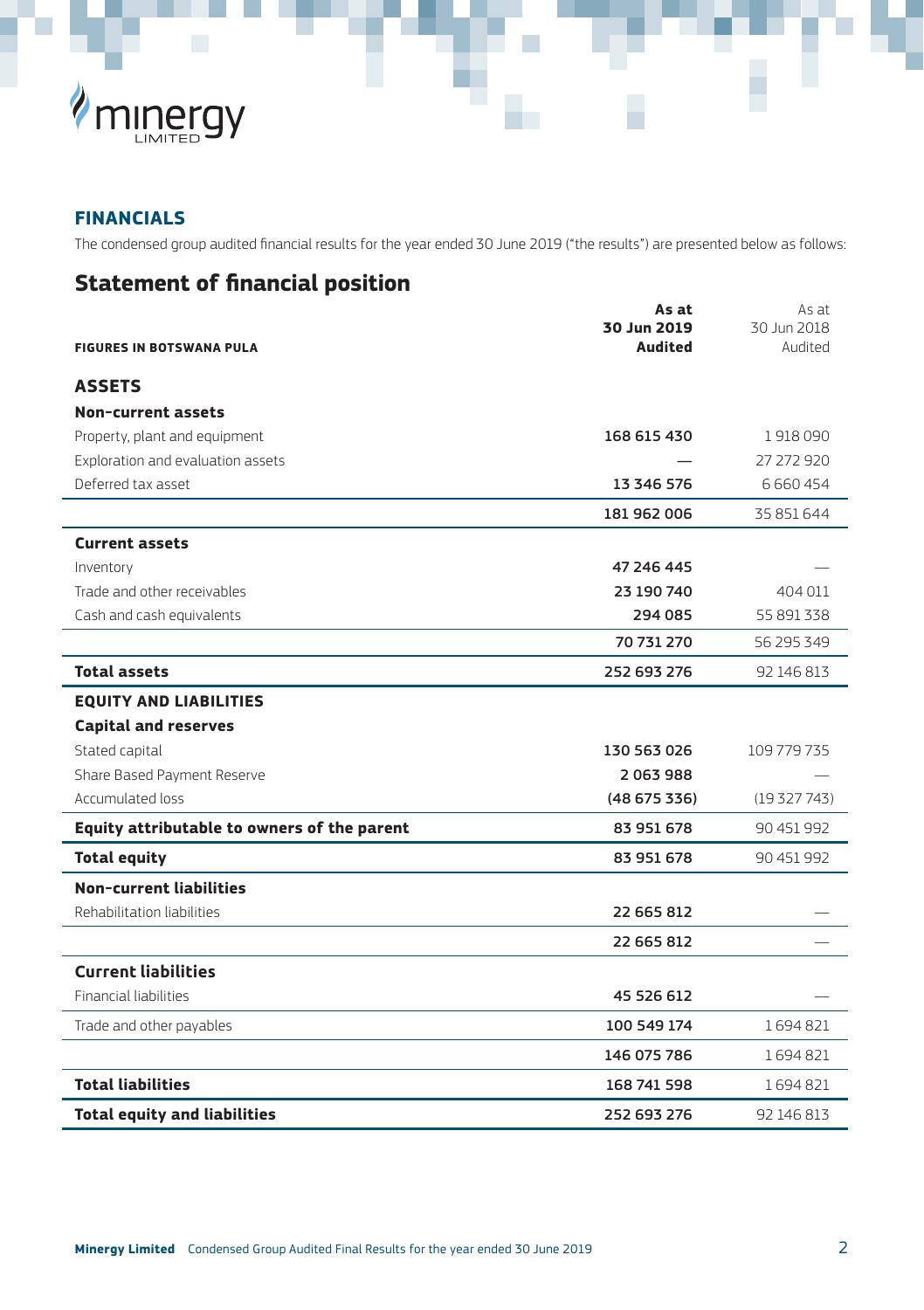

# **Statement of comprehensive income**

|                                           | <b>Full year</b><br>30 Jun 2019 | Full year<br>30 Jun 2018 |
|-------------------------------------------|---------------------------------|--------------------------|
| <b>FIGURES IN BOTSWANA PULA</b>           | Audited                         | Audited                  |
| Other income                              |                                 |                          |
| Operating expenses                        | (35139496)                      | (18077019)               |
| <b>Operating loss</b>                     | (35139496)                      | (18077019)               |
| Finance income                            | 241 066                         | 1598248                  |
| Finance costs                             | (1135285)                       | (48)                     |
| Finance (costs)/income - net              | (894219)                        | 1598200                  |
| Loss before income tax                    | (36033715)                      | (16478819)               |
| Income tax expense                        | 6686122                         | 6 6 6 0 4 5 4            |
| Total loss for the year                   | (29347593)                      | (9818365)                |
| Other comprehensive income for the year   |                                 |                          |
| Total comprehensive loss for the year     | (29 347 593)                    | (9818365)                |
| Total comprehensive loss attributable to: |                                 |                          |
| Owners of the parent                      | (29347593)                      | (9818365)                |
| Non-controlling interest                  |                                 |                          |
|                                           | (29 347 593)                    | (9818365)                |
|                                           |                                 |                          |
| Loss per share (thebe)                    | (7.01)                          | (2.53)                   |
| Headline loss per share (thebe)           | (7.01)                          | (2.53)                   |
| Diluted headline loss per share (thebe)   | (7.01)                          | (2.53)                   |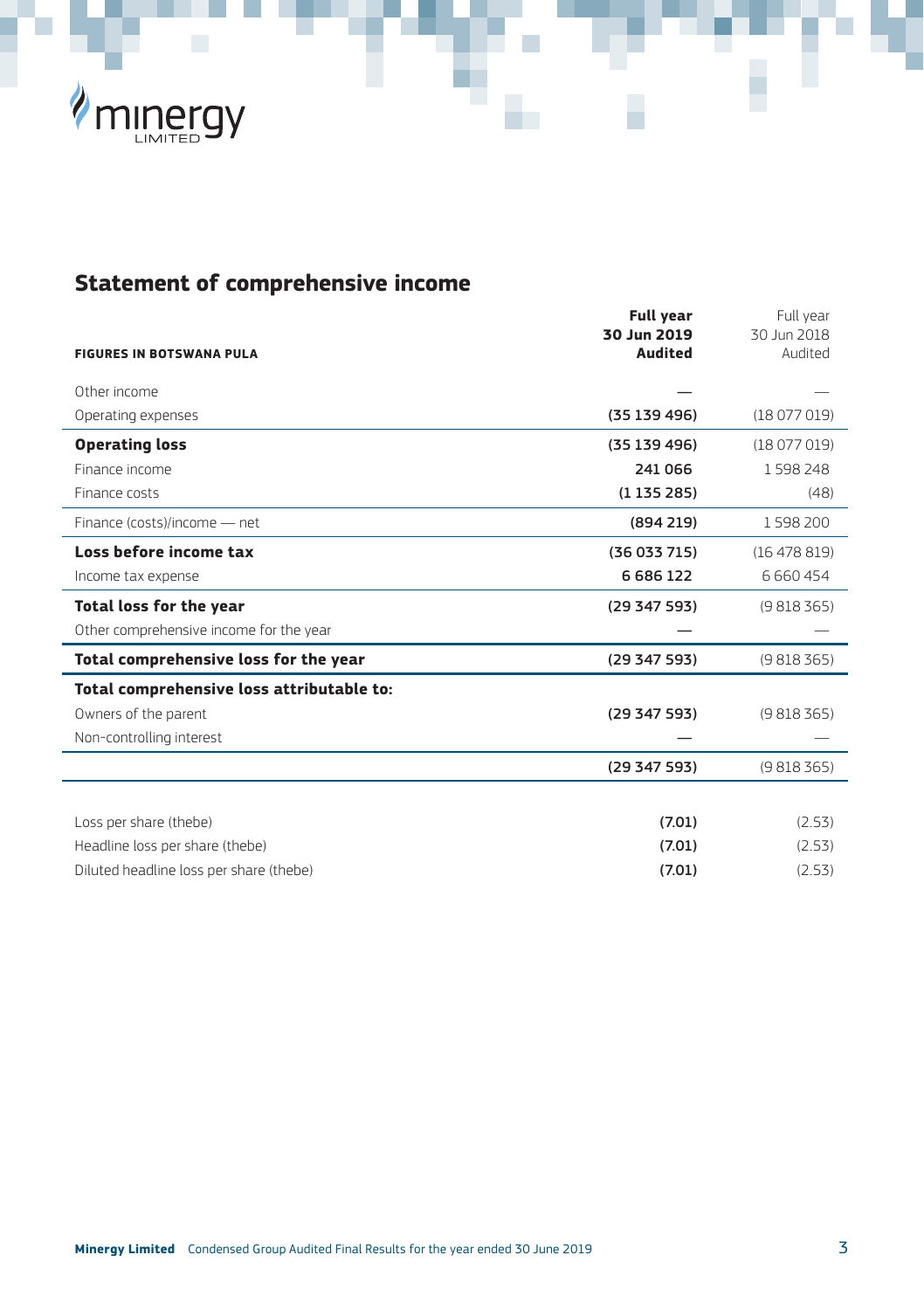

# **Statement of changes in equity**

|                                      | Stated      | Accumulated | Share-based     | Total      |
|--------------------------------------|-------------|-------------|-----------------|------------|
| <b>FIGURES IN BOTSWANA PULA</b>      | capital     | loss        | payment reserve | equity     |
| Balance at 1 July 2017               | 84 266 725  | (9509378)   |                 | 74 757 347 |
| Subscription for shares              | 26 953 378  |             |                 | 26 953 378 |
| Share issuance costs on subscription | (1440368)   |             |                 | (1440368)  |
| Comprehensive loss                   |             | (9818365)   |                 | (9818365)  |
|                                      |             |             |                 |            |
| <b>Balance at 1 July 2018</b>        | 109 779 735 | (19327743)  |                 | 90 451 992 |
| Subscription for shares              | 21 346 204  |             |                 | 21 346 204 |
| Share issuance costs on subscription | (562913)    |             |                 | (562913)   |
| Comprehensive loss                   |             | (29347593)  |                 | (29347593) |
| Share Based payment charge           |             |             | 2063988         | 2063988    |

# **Statement of changes in cash flows**

|                                              | <b>Full year</b><br>30 Jun 2019 | Full year<br>30 Jun 2018 |
|----------------------------------------------|---------------------------------|--------------------------|
| <b>FIGURES IN BOTSWANA PULA</b>              | Audited                         | Audited                  |
|                                              |                                 |                          |
| Cash flows from operating activities         |                                 |                          |
| Cash utilised in operations                  | (93 350 193)                    | (16877459)               |
| Finance costs paid                           | (1135285)                       | (48)                     |
| Net cash used in operating activities        | (94485478)                      | (16877507)               |
| Cash flows from investing activities         |                                 |                          |
| Exploration and evaluation asset expenditure |                                 | (7074051)                |
| Purchase of property, plant and equipment    | (26186301)                      | (1440111)                |
| Finance income                               | 241 066                         | 1598248                  |
| Net cash utilised in investing activities    | (25945235)                      | (6915914)                |
| <b>Cash flows from financing activities</b>  |                                 |                          |
| Proceeds from financial liabilities          | 44 050 168                      |                          |
| Proceeds from shares issued                  | 20783292                        | 25 513 011               |
| Net cash from financing activities           | 64 833 460                      | 25 513 011               |
| Total cash movement for the year             | (55597253)                      | 1719590                  |
| Cash at the beginning of the year            | 55 891 338                      | 54 171 748               |
| Total cash at end of the year                | 294 085                         | 55891338                 |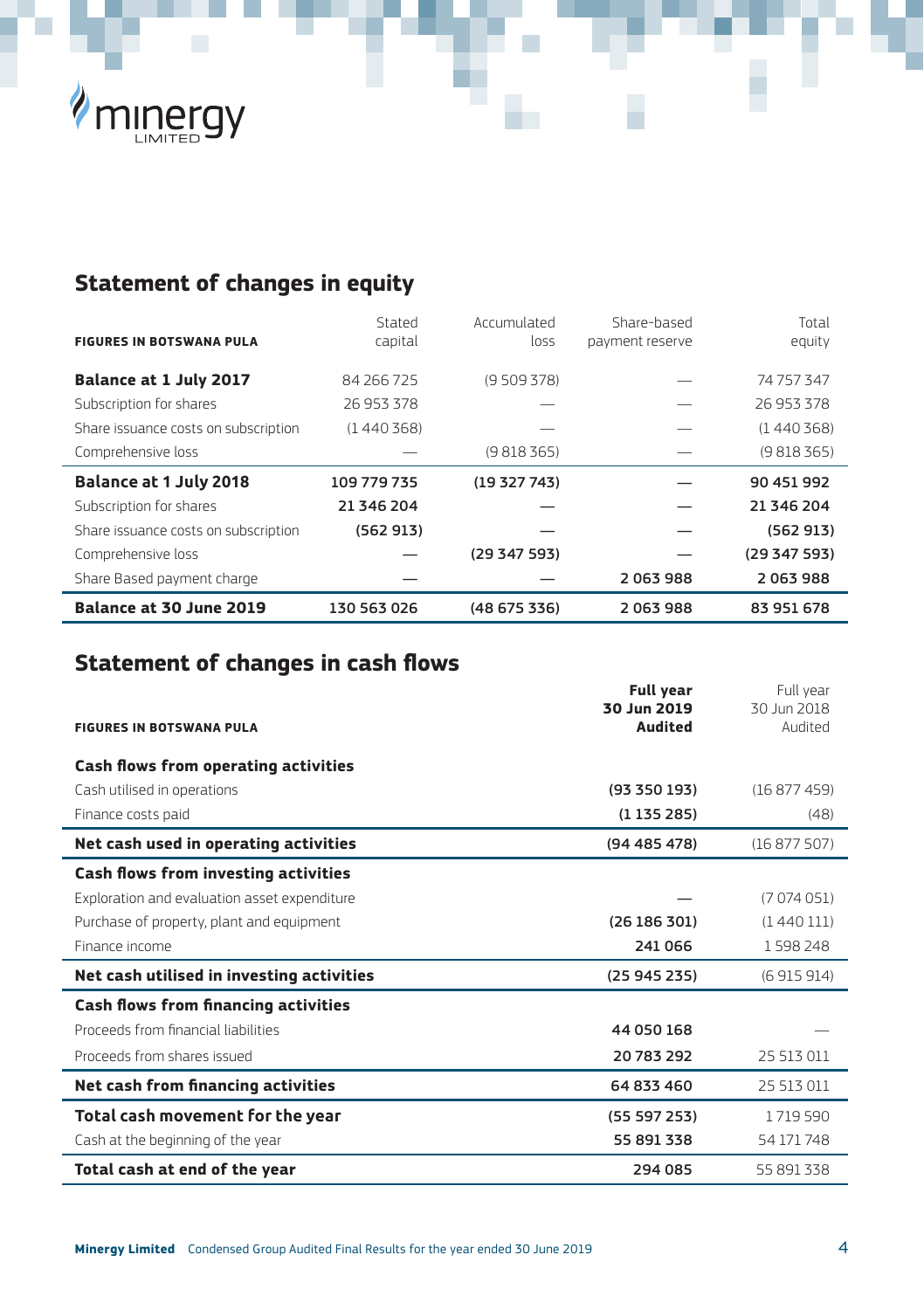#### **FINANCIAL OVERVIEW**

**It is important for readers to note that a comparison between the results for 30 June 2019 ("current year") and 30 June 2018 ("prior year") is not practical on a like-for-like basis. The Company was in the exploration and evaluation phase of the project for the prior year and has transitioned into mine development during the current year with production status achieved post the year-end.**

The Statement of Comprehensive Income is dominated by the increase in operating expenditure, including expenditure not reflected in the comparative period. The increases are to be viewed in the context of moving from exploration and evaluation to mine development and include the following variances:

- › mine site overheads for site operations, which include additional staff and site costs that are typical of a project in the mine development phase, but which were not incurred in the exploration and evaluation environment;
- › additional costs to support the administration, finance and marketing departments;
- › preparatory AIM listing and advisory costs;
- › expensing of certain infrastructure costs such as electrifying the mine (which includes the main connection to the community village), renovating the town hall and upgrading various roads, all of which Minergy is not the beneficial owner of;
- › additional charges for the sharebased payment, which includes the vesting of tranche 1 of the approved 2017 Share Option Plan;
- incurring debt with an increase in related finance costs and facility charges to fund the completion of the mine development; and
- › decreased interest income earnings from depleting cash resources to develop the mine, for activities such as the box cut development. washing plant civil work, power and water reticulation as well as surface right compensations.

The Statement of Financial Position has also seen significant change with Property, Plant and Equipment increasing in excess of P139 million. Variances from the prior year include:

- › mine assets developed specifically including items such as bush clearing, the box cut, mine access roads, beneficiation plant civils, water reticulation, internal power and surface rights acquisitions all of which account for 87% of this variance;
- › reallocation of Exploration and Evaluation assets ("EE assets") to Property, Plant and Equipment/ Intangible Assets as the project has transitioned from exploration to commercially viable status with a decrease in EE assets shown for the prior year; and
- › raising of a rehabilitation asset of P22.7 million, which has a reciprocal liability reflected under non-current liabilities and represents the estimated present value of future costs of rehabilitating the exposed void.

Being so close to production, Minergy has recorded inventory that reflects the work done to liberate the coal and feed the plant. The majority of the inventory value relates to coal exposed in the pit awaiting blasting and is classified as work in progress.

Trade and other receivables mainly represent Value Added Tax ("VAT") claims owing by Botswana Unified Revenue Service ("BURS") and advances made to the Build–Own–Operate–Transfer ("BOOT") operator on construction of the plant to expedite commissioning.

Cash balances have been depleted in developing the mine, which is evident from the increased investment in assets and inventory.

Minergy was again fortunate during the current year to receive support from shareholders and additional capital of P20.7 million was raised net of costs. The capital raise was lower than the P70 million on offer.

Debt was incurred for the first time to supplement funding for the development of the mine. Bridging finance was provided by the Botswana Development Corporation ("BDC") late in the current year. Subsequent to yearend additional funding was procured from the Minerals Development Corporation of Botswana ("MDCB"), details of which are provided below in the Funding update.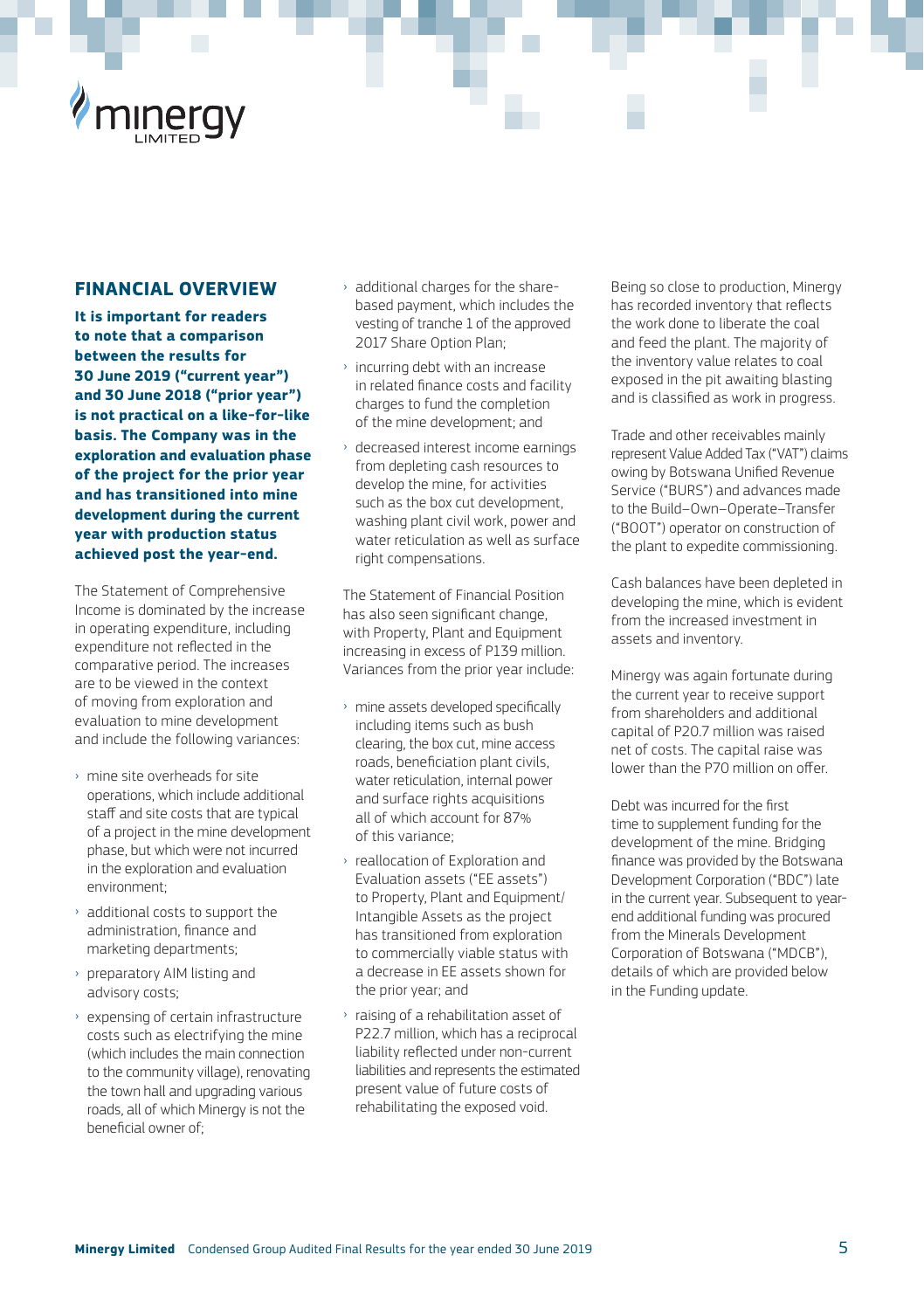

Minergy is extremely grateful for the support received from service providers during the development phase. Jarcon Opencast Mining (Pty) Ltd ("Jarcon") requires special mention. The bulk of the trade and other payables relates to Jarcon, which afforded Minergy extended payment terms during the box cut phase of operations until additional funding was finalised and secured. Without their support the project would not have advanced to its current state. We received similar support from VIVO Energy Botswana for which we are equally thankful.

#### **Funding update**

Minergy successfully raised additional funding of P55 million from the MDCB subsequent to year-end and is in the process of securing a further P15 million, also from the MDCB. The funding will be sufficient to bring the mine into production and commissioning. The Bridging finance provided by the BDC is in the process of being refinanced over a longer term.

## **THE COAL LANDSCAPE**

South African coal production is largely static and in a decline going forward with no new significant greenfield operations being developed to fill this gap. In addition, it is believed that Eskom will suffer a cumulative shortfall in coal supply of 474 Mt by 2030 and as the state utility cannot be allowed to fail, pressure will be placed on existing larger producers to channel non-export capacity into the power generation market, thereby creating an expected shortfall of supply into the regional industrial market.

The regional industrial market, excluding power generation and synthetic fuels, has an annual demand of 32 Mt of which the relevant market Minergy is targeting is approximately 18 Mt per annum. This market uses sized coal for energy generation and includes industries such as cement, steel and other industries. This market has shown compounded annual growth of 17% from the start of 2016, despite having to be content with inconsistent supply over time.

Demand for the correct coal size, quality and consistent supply remains high. Minergy will focus on ensuring industrial customers across southern Africa receive this steady volume and quality of coal.

International seaborne coal prices have decreased from a high of \$100 per ton in August 2018 to the current pricing of around \$60 per ton. This is on the back of tighter import and quality control by China creating prolonged clearances at ports and a slowing world economy. The effect on local prices is not significant albeit that larger producers have started to move product onto the local markets resulting in the softening of prices. Minergy believes that this is short-term in nature as international demand in Asia and Africa will remain high for cheap feedstock in these growing economies.

#### **SAFETY AND COMMUNITY INVOLVEMENT**

Health and safety remain of paramount importance and Minergy is pleased to report that there have been no reportable incidents since mine development began in September 2018. Focus is placed on near-misses and safety protocols are enforced on site.

Community relations are managed through consistent communication. Minergy directly and indirectly employs 270 people, 93% of whom are Botswana citizens. Approximately one-third of the current workforce is from the local Kweneng district

The village of Medie was due to get electricity in 2023/24. As part of Minergy's corporate and social investment programme it paid for electricity connectivity to the village and will continue to do so in critical areas such as the clinic, kgotla and the school.

### **STRENGTHENING OF THE OPERATIONAL TEAM**

During the year the operational management team was bolstered by the appointment of Siyani Makwakwago as General Manager Mining and Julius Ayo as Group Financial Manager.

## **CHANGES TO THE BOARD OF DIRECTORS**

On 14 May 2019, Minergy announced that Mr. André Bojé would be retiring and stepping down as CEO, but that he would remain involved in the Company to retain oversight and strategic responsibility for group coal marketing and sales for a period of 12 months. He also remains part of the team tasked with ensuring the successful listing of Minergy on the Alternative Investment Market ("AIM") of the London Stock Exchange ("LSE"). André will further continue to serve as a Non-Executive Director of the group until additional directors are appointed to the Board.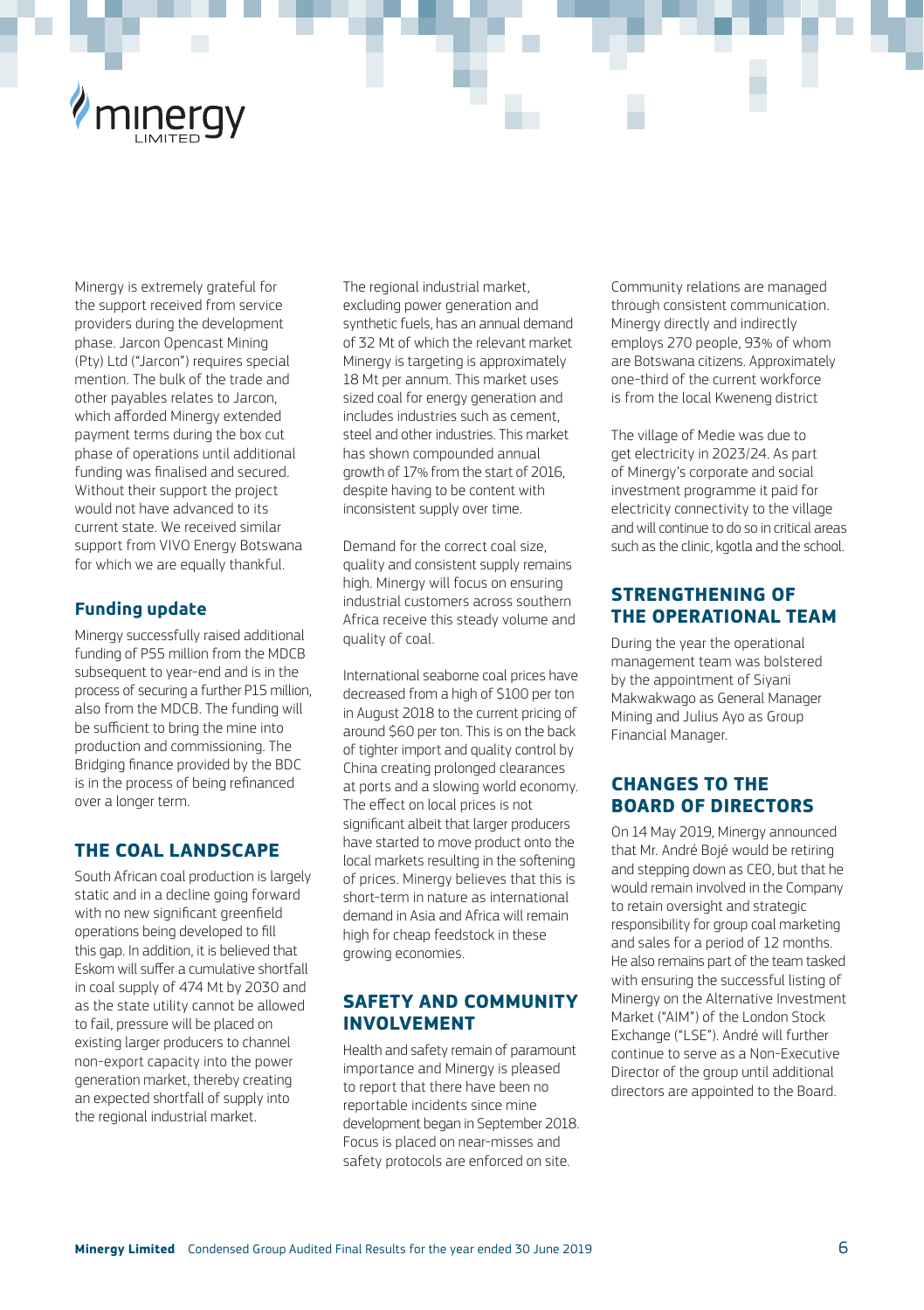

The Board conveys its sincere gratitude to André for the vison and leadership he brought to the Company and for steering Minergy to the edge of a fully producing mine.

Effective 1 August 2019, Mr. Morné du Plessis, previously Chief Financial Officer ("CFO") of Minergy, took over at the helm as CEO of the group. Morné has extensive experience in coal mining and trading, particularly in southern African and internationally, and has significant listed public company director experience.

On 10 September 2019, Minergy announced the appointment of Mr. Jean-Pierre van Staden as CFO, effective 2 January 2020. Jean-Pierre is a Chartered Accountant (SA) who has been an Audit Partner at PricewaterhouseCoopers in South Africa since 2004. He has extensive auditing and related experience working with and providing services to junior and major mining and construction companies and industrial products companies.

Details of the Board of Directors is available on the Company's website, www.minergycoal.com.

#### **LOOKING FORWARD**

Management has prioritised the next few months as a period to stabilise production and optimise efficiencies in the beneficiation plant. The goal is to produce consistent volumes at consistent qualities continuously.

Depending on economics at the time, opportunities to significantly increase production include increased supply to industrial customers, export opportunities, and power generation. Increased production would require additional capex primarily to increase the capacity of the washing plant and

plant infrastructure, and completion of an additional box cut.

Minergy is further exploring various options for offtake, ranging from longer-term agreements for the finer duff product to spot deals for the bigger fractions.

Minergy is progressing towards its previously stated objective of listing on AIM and looks forward to providing further updates in due course.

### **DIVIDEND**

#### **Current year dividends**

No dividends have been distributed to date as cash is utilised to ensure operations are in place.

#### **Future dividends**

Dividends will only be payable once the Company is profitable and generates the required free cash flow and subject to solvency and liquidity requirements. It is proposed that dividends will be declared annually based on the financial performance of the Company for the 12 months ended 30 June, paid on or about October of each year. The Board shall determine the specifics of the dividend policy of the Company from time to time.

#### **CONTINGENT LIABILITY**

The Company has provided securities in the normal course of business for the funding facilities of the subsidiary.

#### **BASIS OF PREPARATION**

The consolidated group financial statements have been prepared in accordance with the framework, concepts, and the measurement

and recognition requirements of International Financial Reporting Standards ("IFRS"), and financial pronouncements as issued by the International Accounting Standards Board. The accounting policies applied in preparing the consolidated financial statements are in terms of IFRS and are consistent with prior periods. The signed audit report of the independent auditor on the summary financial statements is presented as a separate attachment to this announcement.

The audited full year consolidated financial statements were prepared by the Financial Manager, Julius Ayo (Bachelor of Accounting (BACC) and Association of Certified Chartered Accountants (ACCA)), and were approved by the Board of Directors on 23 September 2019.

#### **APPRECIATION**

The Board would like to take this opportunity to thank the shareholders for their support of the project. From a staffing perspective Minergy has a remarkable team in place who share core objectives. These include that Minergy must in the medium term ensure stable cash flows, productivity, quality and product.

It's prudent for us to focus on our strengths and ensure that customers are well serviced and receive quality coal.

On behalf of the board

#### **Mokwena Morulane**

Non-executive Chairman

#### **Morné du Plessis**

Chief Executive Officer

25 September 2019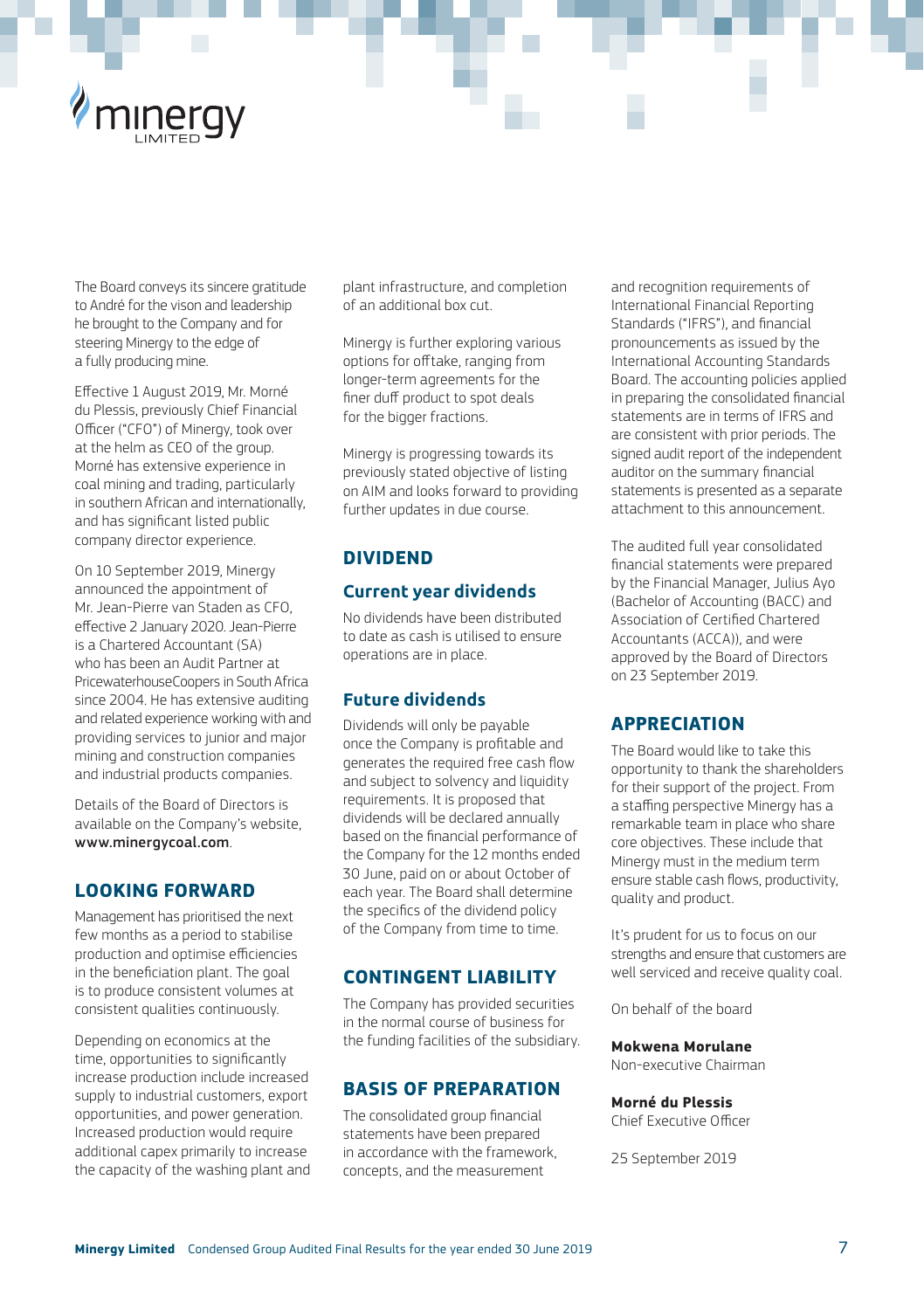

# **CORPORATE INFORMATION**

#### **Non-executive directors:**

M Morulane (Chairman) C de Bruin L Tumelo A Bojé

**Executive directors:** M du Plessis (Chief Executive Officer)

#### **Registered address:**

Unit B3 and Unit B4 1st Floor Plot 43175 Phakalane Gaborone

#### **Postal address:** PO Box AD 10 ABC

Phakalane Gaborone

**Telephone:** Office: +267 397 2891 Fax: +267 397 2893

**Website:** www.minergycoal.com

**Company secretary:** Desert Secretarial Services (Pty) Ltd

**Transfer secretaries:** Corpserve Botswana

**Registered auditors:** Grant Thornton Botswana

**Attorneys:** Armstrongs Attorneys

#### **DISCLAIMER**

This announcement may contain certain forward-looking statements concerning Minergy's operations, business strategy, financial conditions, growth plans and expectations. These statements include, without limitation, those concerning the economic outlook, business climate and changes in the market. Such views involve both known and unknown risks, assumptions, uncertainties and important factors that could materially influence the actual performance of the group. No assurance can be given that these will prove to be correct and no representation or warranty, expressed or implied, is given as to the accuracy or completeness of such views contained in this announcement.